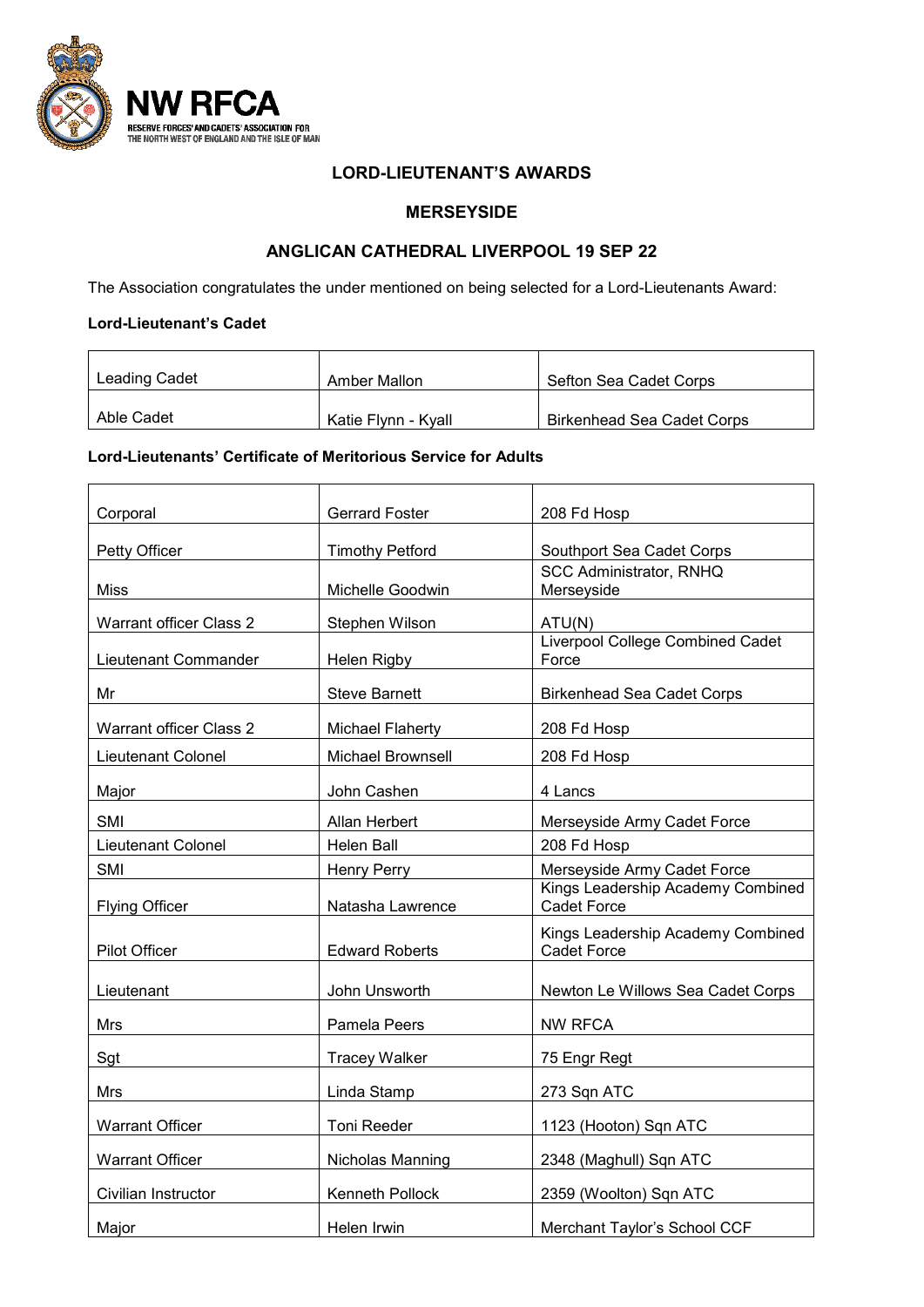## **Lord-Lieutenants' Certificate of Meritorious Service for Cadets**

|           | <b>Allerton Detachment</b> | Mersevside Army Cadet Force |
|-----------|----------------------------|-----------------------------|
| Cadet CSM | Isabella Low               | Liverpool College CCF       |

## **Lord-Lieutenants' Commendation for Reserves and CFAVs**

| Mrs            | <b>Glenys Viney</b>      | <b>Birkenhead Sea Cadet Corps</b> |
|----------------|--------------------------|-----------------------------------|
| Colonel        | <b>Mark Andrews</b>      | 208 Fd Hosp                       |
| Fit Sgt        | <b>Steven Davies</b>     | 611 Sqn RAFAuX                    |
| Fit Sgt        | Lee Davidson             | 611 Sqn RAFAuX                    |
| Mrs            | <b>Christin Horrocks</b> | 208 Fd Hosp                       |
| Lieutenant     | Marie Pagett             | City of Liverpool Sea Cadet Corps |
| Petty Officer  | Jessica Malone           | Sefton Sea Cadet Corps            |
| Petty Officer  | <b>Tracey Kirkby</b>     | Sefton Sea Cadet Corps            |
| Sub Lieutenant | <b>Philip Cave</b>       | Sefton Sea Cadet Corps            |
| Captain        | Mark Syron               | 208 Fd Hosp                       |
|                | <b>URNU Team Award</b>   | Liverpool URNU                    |
|                | Pastoral Team Award      | Merseyside Army Cadet Force       |
| Sergeant       | <b>Andrew Cook</b>       | 4 LANCS                           |
| Lance Corporal | <b>Edward Gibney</b>     | 156 Regt RLC                      |
| Petty Officer  | <b>Cheryl Farrell</b>    | Huyton with Roby Sea Cadets       |

# **Lord – Lieutenants' Award for Veterans and other Service Charities**

| Mrs | Wer<br>- --<br>Meade<br>ennv i | .<br>_eaion<br>- المراسل<br>Branch<br>Joton<br>'oval<br>Britisr |
|-----|--------------------------------|-----------------------------------------------------------------|
|     |                                |                                                                 |